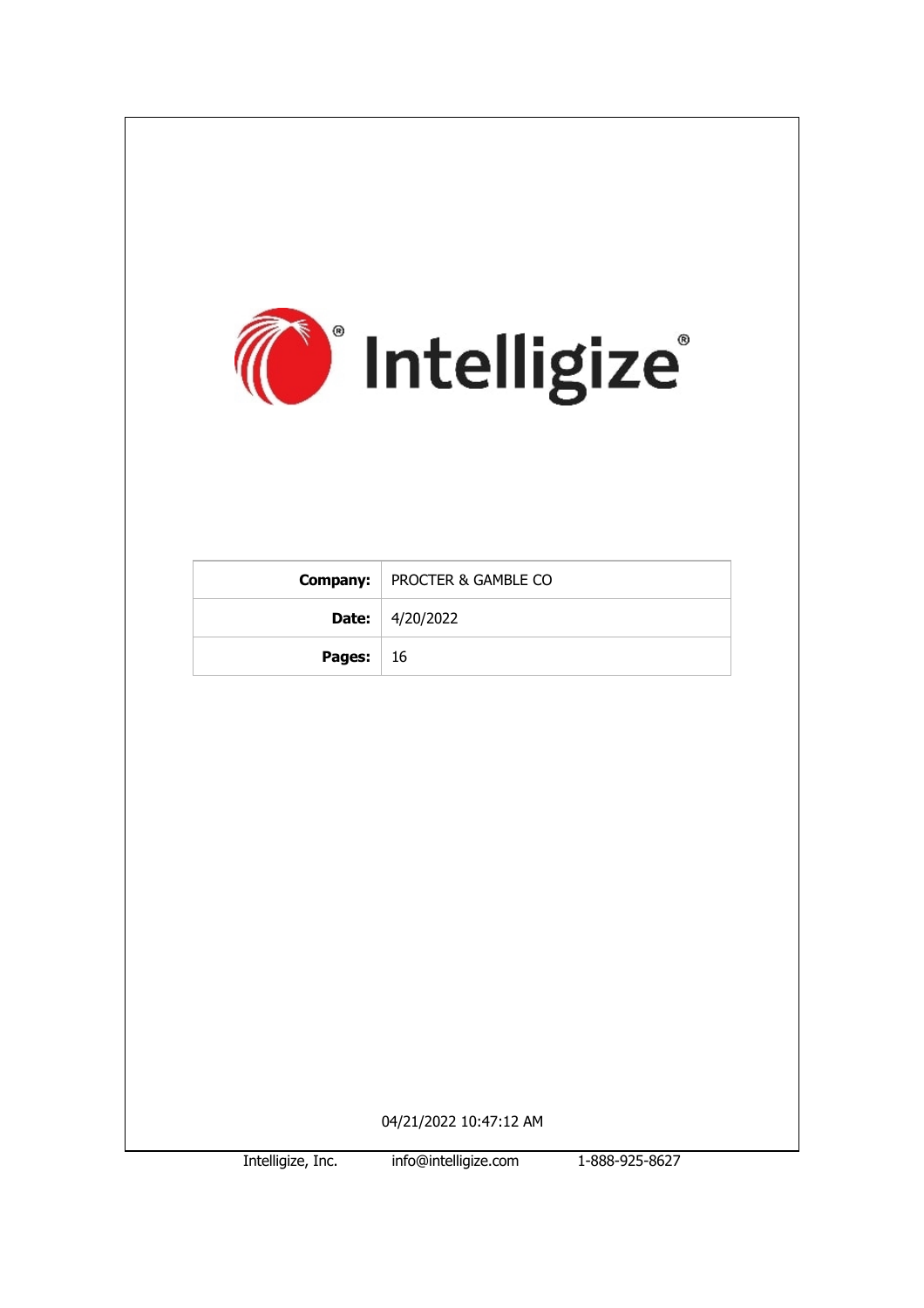# 20-Apr-2022 **PROCTER & GAMBLE CO** Q3 2022 Earnings Call

# **CORPORATE PARTICIPANTS**

# Operator

# Andre Schulten

*Chief Financial Officer Procter & Gamble Co.*

# Jon R. Moeller

*President, Chief Executive Officer & Director Procter & Gamble Co.*

# **OTHER PARTICIPANTS**

# Lauren Rae Lieberman

*Analyst Barclays Capital, Inc.*

# Bryan D. Spillane

*Analyst Bank of America Merrill Lynch*

# Dara W. Mohsenian

*Analyst Morgan Stanley & Co. LLC*

# Robert Ottenstein

*Analyst Evercore Partners (Securities)*

# Kevin M. Grundy

*Analyst Jefferies LLC*

Olivia Tong *Analyst Raymond James Financial, Inc. (Broker)*

# Wendy C. Nicholson

Delivered by Intelligize. Copyright © 2022 FactSet Research Systems Inc. All rights reserved.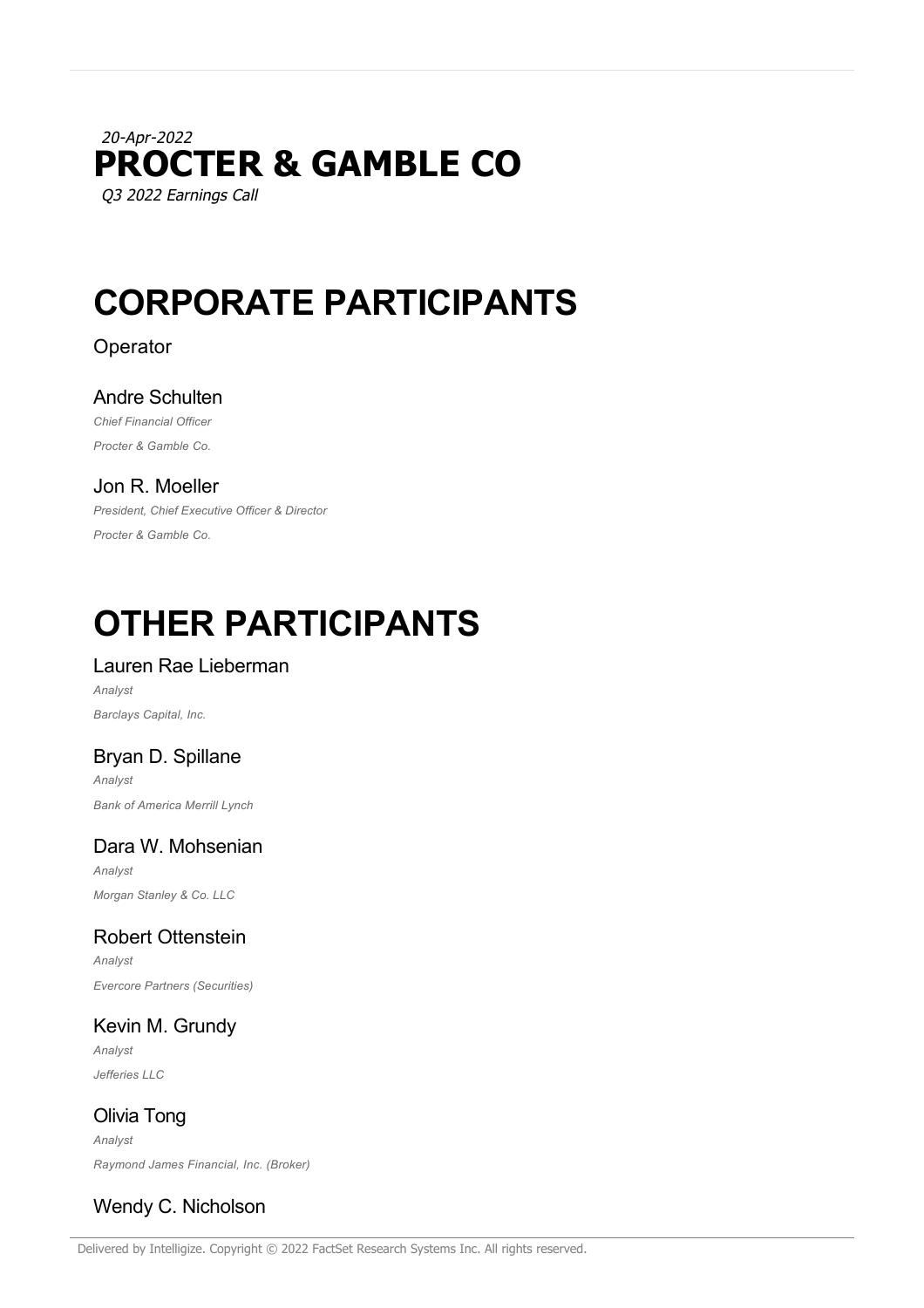*Analyst Citigroup Global Markets Inc. (Broker)*

# Nik H. Modi

*Analyst RBC Capital Markets LLC*

# Christopher M. Carey

*Analyst Wells Fargo Securities LLC*

# Kaumil Gajrawala

*Analyst Credit Suisse Securities (USA) LLC (Broker)*

# Mark S. Astrachan

*Analyst Stifel, Nicolaus & Co., Inc.*

# Peter Grom

*Analyst UBS Securities LLC*

# Andrea F. Teixeira

*Analyst JPMorgan Securities LLC*

# Jonathan Feeney

*Analyst Consumer Edge Research LLC*

# **MANAGEMENT DISCUSSION SECTION**

# **Operator**

Good morning, and welcome to Procter & Gamble's Quarter-End Conference Call. Today's event is being recorded for replay. This discussion will include a number of forward-looking statements. If you will refer to P&G's most recent 10-K, 10-Q, and 8-K reports, you will see a discussion of factors that could cause the company's actual results to differ materially from these projections.

As required by Regulation G, Procter & Gamble needs to make you aware that during the discussion, the company will make a number of references to non-GAAP and other financial measures. Procter & Gamble believes these measures provide investors with useful perspective on underlying business trends and has posted on its Investor Relations website, www.pginvestor.com, a full reconciliation of non-GAAP financial measures.

Now, I will turn the call over to P&G's Chief Financial Officer, Andre Schulten.

# Andre Schulten

*Chief Financial Officer*

*Procter & Gamble Co.*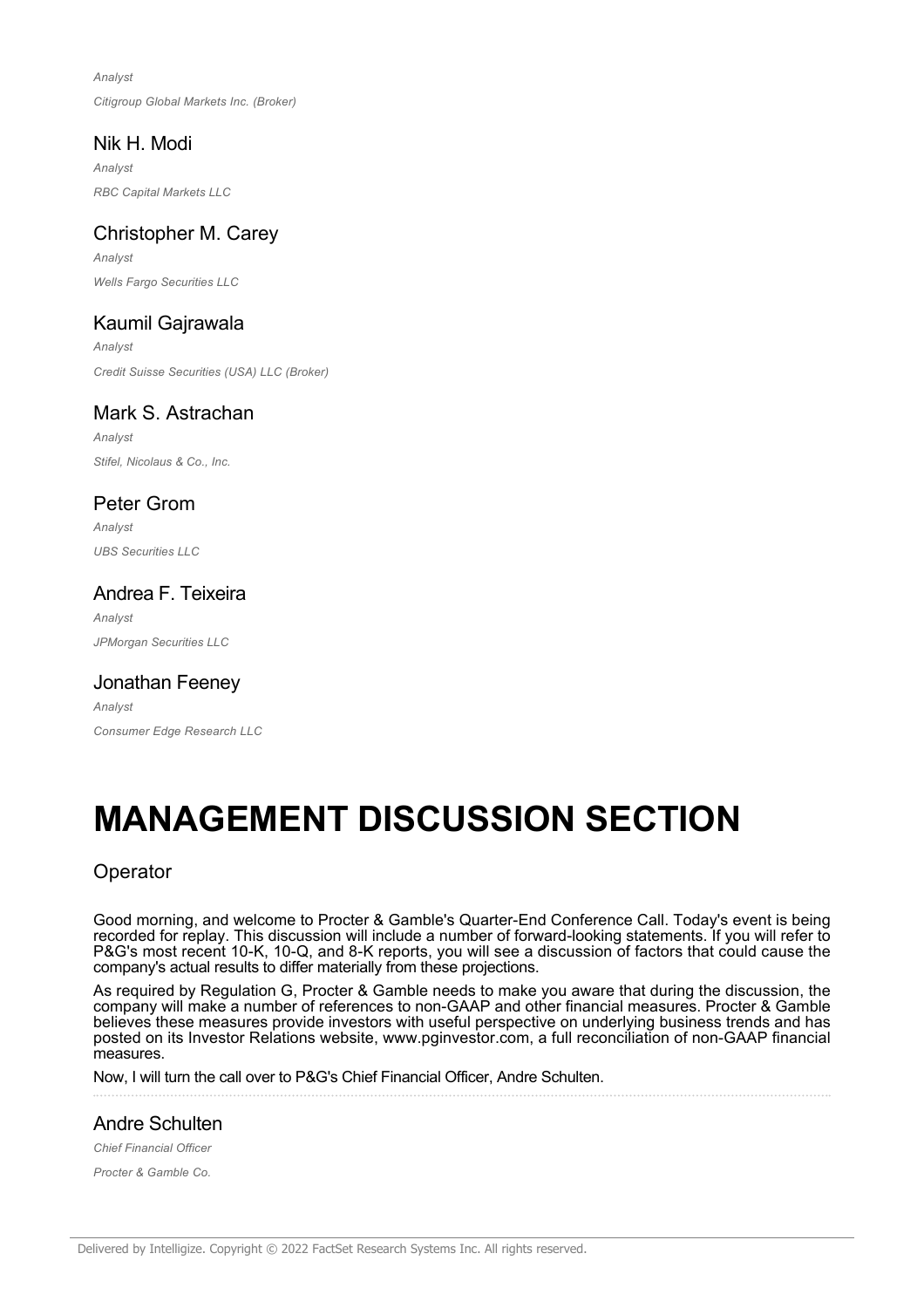Good morning, everyone. Joining me on the call today are Jon Moeller, President and Chief Executive Officer; and John Chevalier, Senior Vice President, Investor Relations. We will keep prepared remarks brief and then turn straight to your questions. This was another strong quarter, strong top line growth across categories and regions, sequential earnings growth progress in the face of significant and still increasing cost headwinds.

Starting with a few highlights on the March quarter. Organic sales grew 10%. Volume contributed 3 points of sales growth. Pricing added 5 points, as additional price increases began to reach the market. Mix added 2 points to sales growth for the quarter. These strong company results are grounded in broad-based category and geographic strength. Each of the 10 product categories grew organic sales in the quarter. Personal Health Care grew more than 30%, Fabric Care was up low-teens, Baby Care and Feminine Care grew double digits, Oral Care and Grooming up high-singles, Home Care and Family Care up mid-single digits, Hair Care and Skin and Personal Care each grew low-singles.

Focus Markets grew 9% and Enterprise Markets were up 12%. In Focus Markets, US organic sales were up 11% on 7% growth in the base period; on a two-year stack basis, US organic sales up 18%. Focus Markets in Europe were up 10% and Asia Pacific up 8%. Greater China organic sales were down mid-single digits versus a comp period that was up 22%. Market condition continued to soften in the March quarter due to COVID-driven lockdowns.

In Enterprise Markets, Europe grew 18%, Latin America up 16%, and Asia, Middle East, Africa grew 8%. Broad-based growth across geographies with six of seven regions growing organic sales high-singles or better. Global aggregate market share increased 50 basis points. 36 of our top 50 category/country combinations held or grew share for the quarter.

Our superiority strategy continues to drive strong market growth and, in turn, share growth for P&G. All channel market value in the US categories in which we compete grew nearly 9% this quarter. P&G value share continued to grow up 1 point versus same quarter last year. Importantly, this share growth is broad based. 9 out of 10 product categories grew share over the past 3, 6, and 12-month periods in the US and globally. Consumers continue to prefer P&G brands, recognizing their superior performance and value.

On the bottom line, core earnings per share were \$1.33, up 6% versus the prior year. On a currency-neutral basis, core EPS increased 10%. Within the EPS results, we estimate Ukraine-Russia was a negative impact of about \$0.01 per share. Core gross margin decreased 400 basis points and currency-neutral core gross margin was down 380 basis points.

Higher commodity and freight cost impacts combined were a 490 basis point hit to gross margins. Mix was 130 basis point headwind, mainly from product form and pack-size mix impacts. Pricing and productivity savings of 260 basis points partially offset the gross margin headwinds. SG&A as a percentage of sales decreased 380 basis points due to strong top line leverage. Advertising investments remain strong as we continue to communicate the superiority and value of P&G offerings across price tiers.

Core operating margin decreased 10 basis points. Currency-neutral operating margin increased 20 basis points. Productivity improvements were 170 basis point help to the quarter. Free cash flow productivity was 74%, as receivables and inventories increased due to strong sales results. We returned \$3.4 billion of cash to shareowners, approximately \$2.2 billion in dividends and \$1.2 billion in share repurchase.

Last week, we announced a 5% increase in our dividend, reinforcing our commitment to return cash to shareowners, many of whom rely on the steady reliable income earned with their P&G investment. This is the 66th consecutive annual dividend increase and the 132nd consecutive year P&G has paid a dividend. So, three quarters into the fiscal, organic sales up nearly 7% on broad-based growth across categories and geographies, solid global value share growth, sequentially improving EPS growth, strong cash productivity, and an increased income commitment to owners of P&G shares.

Moving on to strategy. Our team continues to operate with excellence and stay focused on the strategies that enabled us to create strong momentum prior to the COVID crisis and to make our business even stronger since the crisis began. We continue to step forward into the challenges and to double down on our efforts to delight consumers.

The strategic choices we've made are the foundation for balanced top and bottom line growth and value creation. A portfolio of daily use products, many providing cleaning, health and hygiene benefits in categories where performance plays a significant role in brand choice. In these performance-driven categories, we've raised the bar on all aspects of superiority, product, package, brand communication, retail execution, and value.

Superior offerings delivered with superior execution drive market growth. This drives value creation for our retail partners and builds market share for P&G brands. Noticeable superiority is perhaps the most important inflationary environment we are now facing – is most important in the inflationary environment we are potentially facing. A great example is the formula innovation we've launched on Tide and Ariel laundry detergent to enable superior cleaning performance in cold water washing.

We're strengthening the communication of the cost benefits to consumers and the environmental benefits for the planet on the package and in our advertising. For consumers, the savings from switching from hot to cold washing can nearly offset the cost of Tide or Ariel liquid detergent in each load. The superior cold water performance is a strong competitive advantage, enables immediate energy cost savings for our consumers and avoids the cost of rewashing which may be necessary with less effective detergents.

In addition, washing with cold water improves sustainability by reducing the energy required to heat water in the process and by improving garment lifespans. Superior innovation delivering multiple benefits and improved value for consumers, even while we've priced to offset a portion of the cost increases we are absorbing.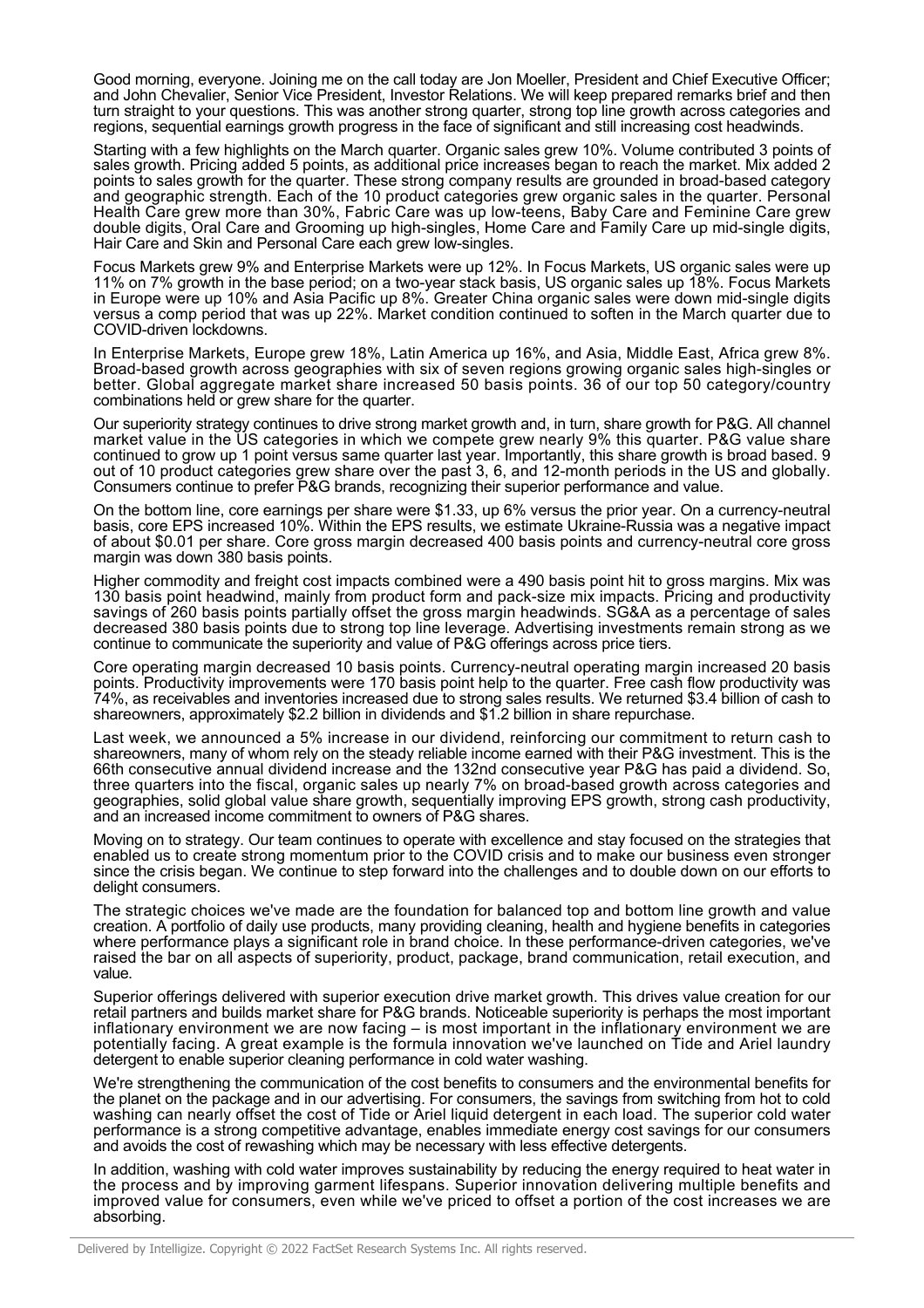We've made investments to strengthen the health and competitiveness of our brands across innovation, supply chain, and brand equity, and we'll continue to invest to extend our margin of advantage and quality of execution, improving solutions for consumers around the world. Building on the strength of our brands, we are thoughtfully executing tailored price increases.

We closed couple price increases with innovation to improve consumer value along the way. The strategic need for investment to continue to strengthen the superiority of our brands, the short-term need to manage through this challenging cost environment, and the ongoing need to drive balanced top and bottom line growth including margin expansion underscore the importance of ongoing productivity. We are committed to driving cost savings and cash productivity in all facets of our business. No area of cost is left untouched. Each business is driving productivity within their P&L and balance sheet to support balanced top and bottom line growth and strong cash generation.

Success in our highly competitive industry requires agility that comes with a mindset of constructive disruption, a willingness to change, adapt, and create new trends and technologies that will shape our industry in the future. In the current environment, that agility and constructive disruption mindset are even more important. Our organization structure yields a more empowered, agile and accountable organization with little overlap or redundancy, flowing to new demands, seamlessly supporting each other to deliver against our priorities around the world.

Going forward, there are four areas in which we need to be even more deliberate and intentional to strengthen the execution of our strategies: leveraging environmental sustainability as an additional driver of superior performing products and packaging innovations; increasing our digital acumen to drive consumer and customer preference, reduce cost and enable rapid and efficient decision making; next-level supply chain capabilities to enable flexibility, agility, resilience and a new level of productivity adapted to a new reality; and our employee value equation, for all gender identities, races, ethnicities, sexual orientations, ages and abilities for all roles to ensure we continue to attract, retain and to develop the best talent.

These are not new or separate strategies. They are necessary elements in continuing to build superiority and reducing costs to enable investment and value creation and strengthening our organization. They are part of the constructive disruption we must continue to lead. These strategic choices on portfolio, superiority, productivity, constructive disruption, and organizational structure and culture are not independent strategies. They reinforce and build on each other. When executed well, they grow markets which, in turn, grows share, sales and profit. These strategies were delivering strong results before the pandemic and have served us well during these volatile times. We're confident they remain the right strategic framework as we move forward.

Moving on to guidance, we said quarter that we will undoubtedly experience more volatility as we move through the fiscal year. We've seen another step in cost pressures, and foreign exchange rates have moved further against us. Transportation and labor markets remain tight, availability of materials remain stretched in some categories and markets, inflationary cost pressures are broad based and continue to increase with little sign of near-term relief and have resulted in consumer price increases across CPG categories and beyond.

A recent spike in virus cases in China and resulting lockdowns are affecting consumption and have caused temporary work stoppages in our operations and those of our suppliers. These cost and operational challenges are not unique to P&G, and we won't be immune to their impacts. However, we think the strategies we've chosen, the investments we've made, and the focus on executional excellence have positioned us well to manage through these challenges over time.

Based on the current spot prices, we now estimate a \$2.5 billion after-tax commodity cost headwind in fiscal 2022. Since our last update, we've seen continued cost increases in nearly every type of material we use and in diesel and in natural gas. Freight costs have continued to increase. We now expect freight and transportation cost to be a \$400 million after-tax headwind in fiscal 2022. Foreign exchange rates have also moved further against us since our last guidance. We now expect FX to be a \$300 million after-tax headwind to earnings for the fiscal year.

We are offsetting a portion of these cost pressures with price increases and with productivity savings. In the start of the fiscal year, we've taken price increases in each of our 10 product categories in the US. You may recall it was one year ago when we announced price increases in the Feminine Care and Baby Care categories.

Over the last year, input costs have continued to increase substantially and, as a result, the Feminine Care business has announced an additional price increase in the US which will be effective in mid-July. Also as a result of these increased cost headwinds, we've recently announced price increases on certain items in the US Home Care category that will be effective at the end of June and in the US Oral Care business that will be effective mid-July.

As always, each category in each market is continually assessing the cost impacts they face and the potential need for pricing. If there are decisions to price, the degree and timing of those moves will be very specific to the category, the brand, and sometimes to the individual SKU. This is not a one-size-fits-all approach. Also just as we've done over the past year, we'll look to close couple price increases with new innovation that offers our consumers more value, continue to drive category growth, and maintain our competitive superiority advantage.

As we said before, we believe this is a temporary bottom line rough patch to grow through, not a reason to reduce investment in the business. We're sticking with the strategy that has been working well before and during the COVID crisis.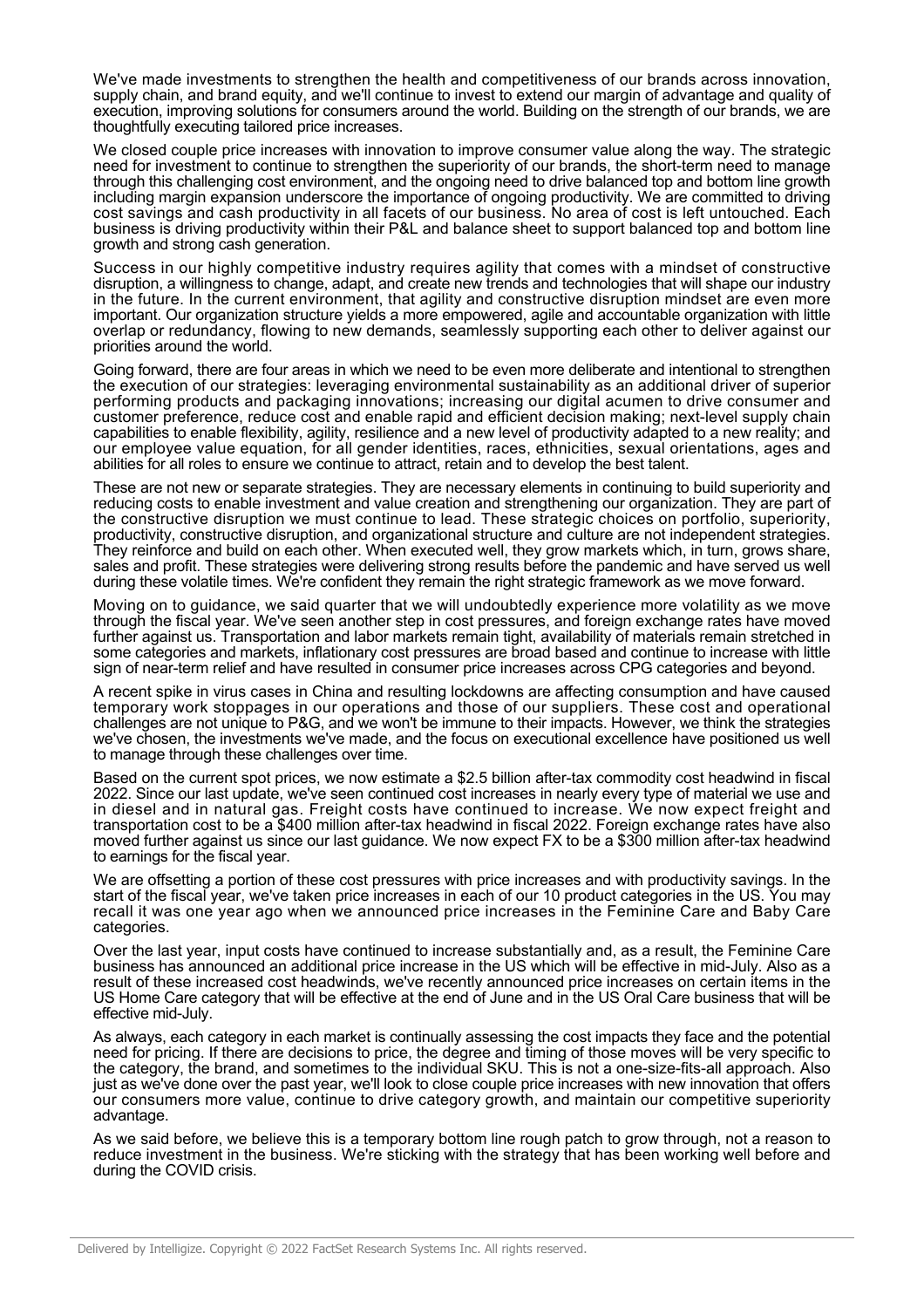Moving to key guidance metrics. We now expect organic sales growth in the range of 6% to 7% for the fiscal year, a 2-point increase versus our prior guidance of 4% to 5%. Pricing was a sequentially stronger contributor to top line growth in the third quarter and will continue to be a driver again in the fourth quarter as we get the full effect of increases taken over the past few months. We are closely monitoring consumption trends for signs of changes. So far, elasticities have been in line or better than our expectations. Demand for our best-performing premium-priced offerings remains strong, as do our market share trends.

On the bottom line, we're maintaining the core earnings per share growth range of 3% to 6%, but given cost challenges we're facing, we now expect to be at the low end of the range at 3%. Within this guidance, we expect an additional \$0.04 per share of negative impacts in the fourth quarter from higher costs and limited operations in Ukraine and Russia.

The impact from commodities, freight, and foreign exchange has increased significantly since the start of the fiscal year. Our initial guidance in July assumed \$1.8 billion after-tax or about \$0.70 a share. This increased to \$2.3 billion in our October outlook, \$2.8 billion in January, now a \$3.2 billion after-tax headwind to fiscal 2022 earnings. On an EPS basis, the headwinds are now approximately \$1.26 a share or a 22% headwind to core EPS.

So, in the face of an incremental \$0.56 per share of negative cost impacts since the start of the year, we've held our going-in EPS range, and we've maintained strong investments in superiority with new product innovation and fully funded advertising programs. Of note, the majority of the recent \$400 million increase in cost and foreign exchange headwinds will impact us in the fourth quarter.

We continue to expect adjusted free cash flow productivity of 95% for the year. We continue to expect to pay \$8 billion in dividends and now expect to repurchase approximately \$10 billion of common stock. Combined, a plan to return \$18 billion of cash to shareowners this fiscal year. This outlook is based on current market growth rate estimates, commodity prices and foreign exchange rates. Significant additional currency weakness, commodity cost increases, geopolitical disruptions, major supply chain disruptions, and store closures are not anticipated within these guidance ranges.

To conclude, our business continues to exhibit strong momentum, and we believe P&G is well positioned to grow through and beyond the immediate issues we are facing. We will manage through the near-term cost pressures and market volatility with the strategy we've outlined many times. We'll continue to step forward toward our opportunities and remain fully invested in our business. We remain committed to driving productivity improvements to fund growth investments, mitigate input cost challenges, and to maintain balanced top and bottom line growth.

With that, we'll be happy to take your questions.

# **QUESTION AND ANSWER SECTION**

Operator

Your first question comes from the line of Lauren Lieberman with Barclays.

#### Lauren Rae Lieberman

*Analyst*

*Barclays Capital, Inc.*

Great. Thanks so much, and good morning. Andre, I was curious, this quarter's revenue numbers surely show that there isn't really much that's happening in the way of trade down, and you just commented on elasticity. But I just was curious kind of what, if anything, P&G is doing to prepare for what feels like an inevitability for consumers becoming more sensitive to the pricing that is prevalent not just in your products but across everything that they need to buy. So, anything that you guys are doing proactively to help mitigate or think ahead to when trade down or substitution may become more of a factor? Thanks.

Q

A

# Andre Schulten

*Chief Financial Officer*

*Procter & Gamble Co.*

Sure. Morning, Lauren. Yeah. So, as you said, in the data at this point, we continue to see favorable price elasticities relative to historic elasticities we've observed. Elasticities are better by about 20% to 30% versus what historical data will have indicated. That's good, but looking forward, we certainly have our eyes wide open and watch for any change in terms of consumer behavior. And as you say, we prepare on multiple fronts.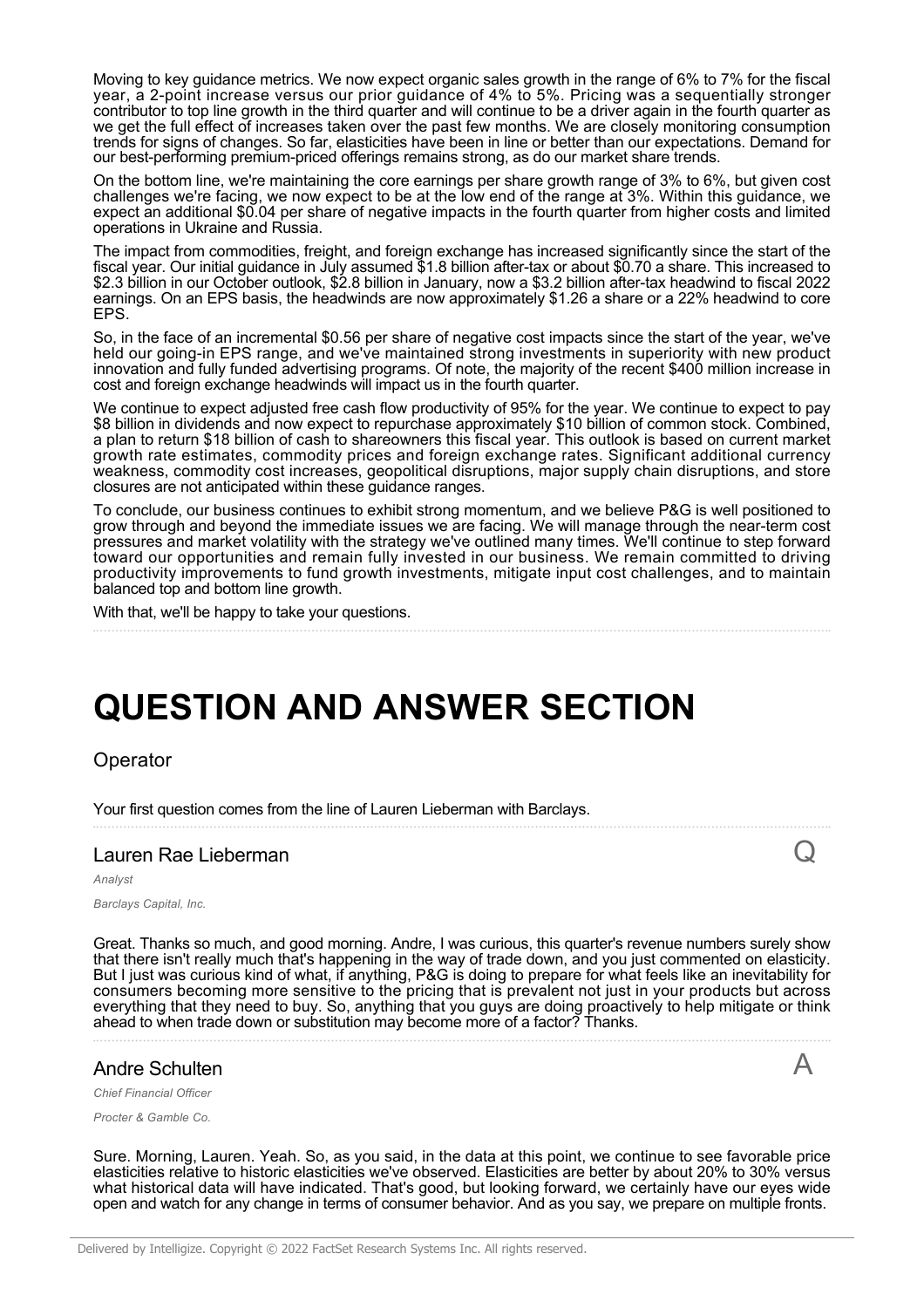I think the first level of protection here is the portfolio we've chosen to play in. We've moved out of discretionary categories into categories that are daily use, health and hygiene-focused where performance truly drives brand choice. That allows us to continue to invest in superiority, which we are doing consistently. Even though we see cost pressures, we continue to invest in superiority in every category and every proposition. That is probably the best protection, and consumers are rewarding us with continued trade-in and continuous trade-up, which you see in the share numbers to date.

The superiority also allows us to translate product superiority, for example, into value superiority more directly for the consumers. So, that's the second intervention I would describe. So, we are more proactively turning true product superiority into value claims that we put on pack, use in our advertising. One example is the Ariel and Tide cold water wash that I have mentioned in the prepared remarks.

There are other innovations like the ADW, automatic dishwasher myth buster, stating that even with eight dishes, it's more efficient to use the dishwasher than cleaning the dishes under running water. The latest EZ-Squeeze innovation on Dawn that allows the consumer to use every last drop without any compromise on performance. So, those are examples that we're turning into value claims to have consumers understand more easily the value that is coming by using P&G propositions.

We have intentionally built price ladders in every brand and across brands to ensure that we have offerings for consumers. If they feel they are budget constrained, they can trade within the P&G brand offerings. So, on diapers, we have multiple offerings starting with Pampers Pure at about \$0.40 a diaper, Swaddlers at \$0.35 a diaper, Baby Dry at \$0.30, and Luvs at \$0.20. These price ladders exist in all categories and offer the consumer a choice within the P&G portfolio. We are also – which is part of our pricing execution, protecting key price points, key value price points for each offering, so consumers can choose different cash outlays as they shop based on their available cash at the moment of shopping.

The last element, we intentionally built distribution across all channels and invested in all channels. And that includes channels that consumers that are more budget constrained would migrate to like hard discounters in Europe, like the dollar channel in the US, for example. So, building distribution across those channels to be able to serve the consumer where they want to shop is the last element I would call out. So, all of those leave us in a better position than we've ever been to deal with the potential consumer that is more budget constrained. To date, we're not seeing that come through.

# Operator

Your next question comes from the line of Bryan Spillane with Bank of America.

# Bryan D. Spillane

*Analyst Bank of America Merrill Lynch*

Hey. Good morning, everybody, and thanks for taking the question. So, my question is about just the – I guess, the path to stabilizing gross margins in particular. And I guess if we look at the quarter, right, the pricing and productivity covered about half of the inflation, so if you take the mix effect out of gross margins. And so, I guess as we're modeling going forward, what are the levers that are going to – that we should look to, to stabilize gross margins? Will there be a lot more incremental pricing? I know you've talked a little bit about that in the prepared remarks, a step-up in productivity. Just trying to understand what the levers are going to be as we kind of look forward over the next couple of quarters on gross margins.

 $\overline{\mathcal{L}}$ 

A

# Andre Schulten

*Chief Financial Officer*

*Procter & Gamble Co.*

Yeah. Thanks. Morning, Bryan. You're right. Over the past three quarters, you see pricing and productivity continue to increase a bigger portion of the commodity, foreign exchange, and T&W gross margin impact. In quarter one, this covered 37%. In quarter two, we covered, I believe, 43%; and now we're at 53%. So, you see a bigger portion being covered over time via those effects.

We will continue to drive all three levers to recover the dollar impact of commodity cost increases, foreign exchange, and T&W. Productivity will continue to play a significant role. We have a lot of runway left on productivity. And as the supply situation stabilizes here over time, we have more line time and more resources available to reinvest in cost of goods savings, and that will allow us to strengthen our productivity muscle here sequentially, hopefully, over the next few quarters.

We will continue to drive innovation. We have prioritized innovation in our resource and line time allocation to ensure that we can continue to offer superior value to our consumers, which also enables us to take pricing and see these relatively benign elasticities at this point in time. So, you continue to see us invest in innovation.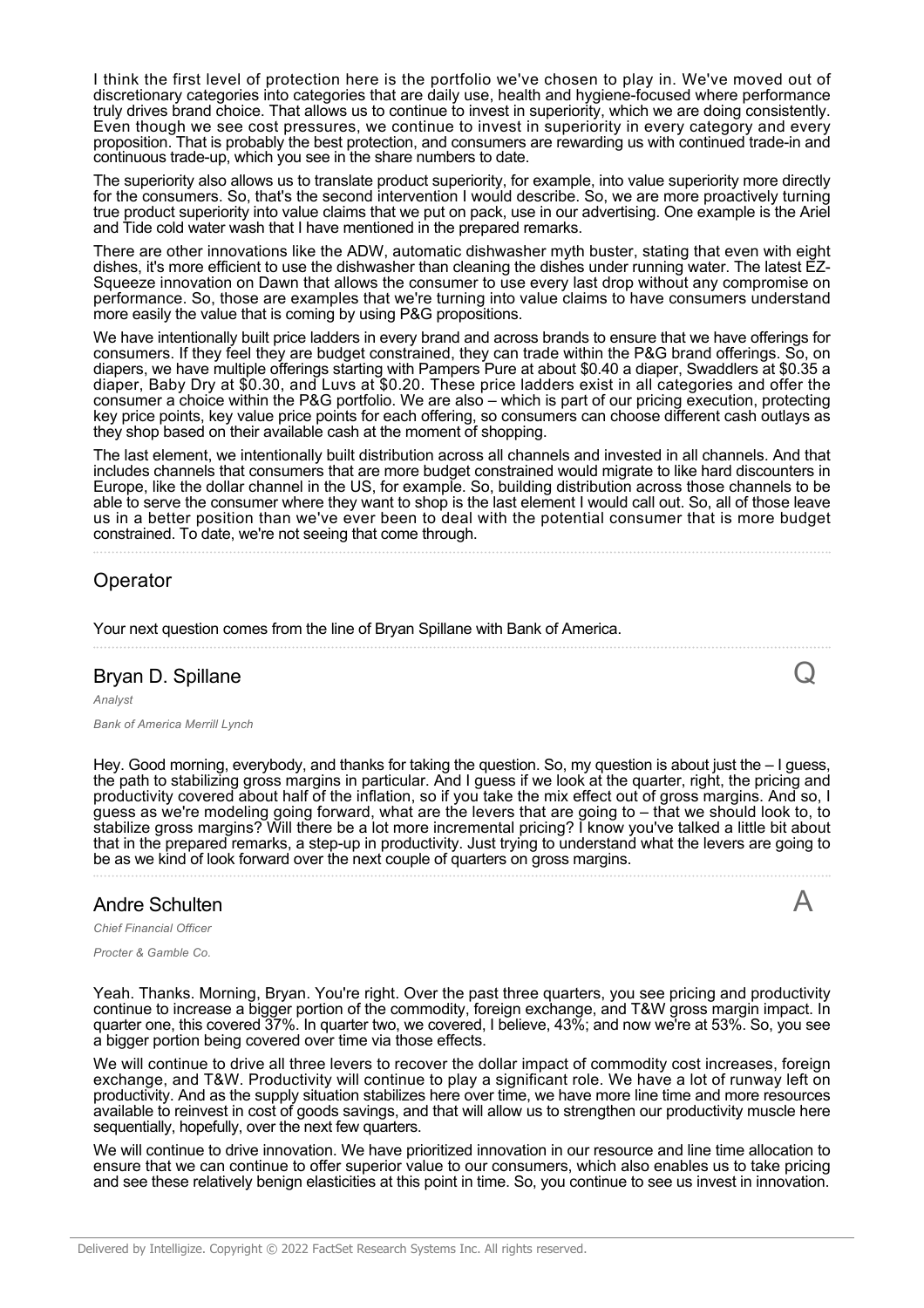With innovation, we will try to take pricing at a very granular level by market, by brand. A lot of the price increases that we have announced are yet to flow through. So, you will see an incremental contribution to the top line and to gross margin recovery over the future. The other price increase is already announced, and we will have to carefully evaluate more opportunities to take pricing.

It will take time to recover the full dollar impacts. And as we said before, it's more important to us to support the business model, support innovation, support superiority, execute pricing in the right way, and recover gross margin and cost impact over time versus rushing to do this faster. So, you should expect sequential progress. I won't give you a specific timeline. We will continue to use all three; productivity, innovation, and pricing.

### Operator

Your next question will come from the line of Dara Mohsenian with Morgan Stanley.

#### Dara W. Mohsenian

*Analyst*

*Morgan Stanley & Co. LLC*

Hi. Good morning. I was hoping to get a bit more detail on China. How much of the decline in the quarter do you think was specifically related to lockdowns and maybe the comp versus last year? And can you give us a bit more granularity on some of the performance by product category there? And any thoughts on China going forward with the continued lockdowns in April and how the business is positioned going forward? Thanks.

 $\overline{C}$ 

A

 ${\bf Q}$ 

# Andre Schulten

*Chief Financial Officer*

*Procter & Gamble Co.*

Yes. Thanks, Dara. Good morning. Look, China, the lockdowns had two impacts in China for us. One, on the supply side, we have two plants in the Shanghai area and a contract manufacturer. Both obviously were shut down for now an extended period of time. So, we had to activate our business continuity plans to offset as much of that production impact as we could.

And we're certainly seeing a significant impact in terms of consumer demand. About 25%, I think, was the Wall Street estimates of consumers are somehow impacted by lockdown. That is impacting our consumers' ability to reach stores, grocery stores, department stores. Even online shopping is significantly constrained due to the inability to deliver.

So, we certainly see a significant impact from lockdowns. Latest read of market size in our categories over the past three months through March was flat in terms of value in China. With the continued lockdown and the difficulties in the market, we would expect April to be flat to negative.

In terms of category detail, Beauty is significantly exposed to China. As you know, a bigger part of the Beauty business is in China. SK-II continues to be under pressure due to the market effects and channel effects in China, so that dynamic has not changed.

The longer-term story on China based on historical results, which have been extremely strong over the past three, four years, as you know, we've grown high-singles, low-doubles in China. We believe the market continues to be a very attractive market for us. We expect categories to return to mid-single, high-singles growth. We have a very strong organization, a very strong supply chain, very strong R&D organization in China. So, we remain confident and we will continue to invest to capture the growth in the future.

#### Operator

All right. Next question will come from the line of Rob Ottenstein with Evercore.

# Robert Ottenstein

*Analyst*

*Evercore Partners (Securities)*

Great. Thank you very much. Just a point of clarification to start off. Can you tell us kind of what your pricing run rate was at the end of the quarter given that the pricing was going in? Throughout the quarter and the year, I think you were at 5% on average, but just like to get a sense of what the run rate was.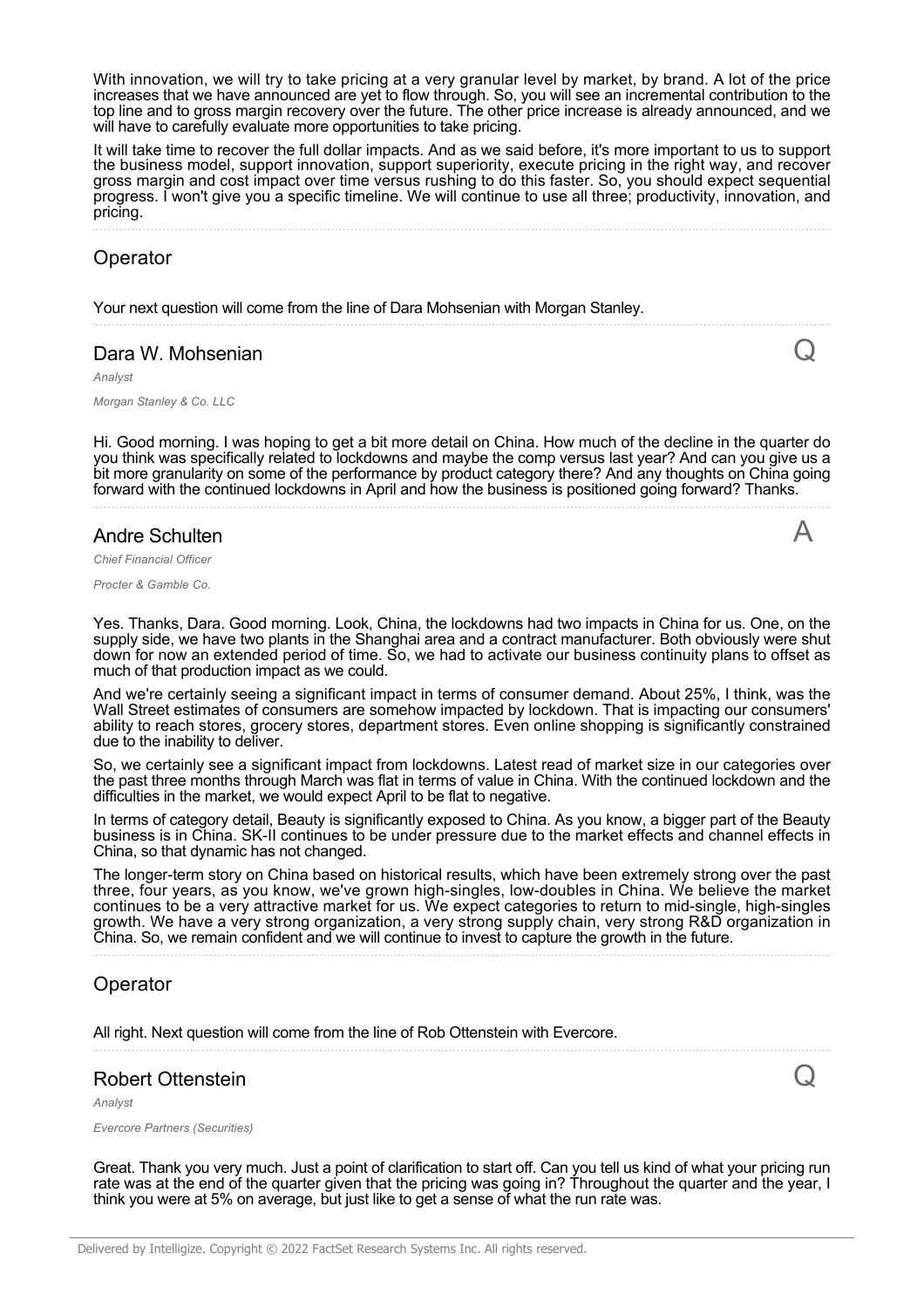And then I'd like to dig in a little bit more on the state of the consumer. You mentioned that elasticities were 20% to 30% better than what history has shown. But the current conditions, we've never had these kind of current conditions before, at least in anybody's recent memory. So, I was wondering what your consumer panels are telling you about why the elasticities are better. Is it because of increased savings? Is it the low rates of unemployment? How much has maybe contributed to your superiority? Just trying to get a little bit better sense of your read on the consumer from your own internal research. Thank you.

# Andre Schulten

*Chief Financial Officer*

*Procter & Gamble Co.*

Okay. Thanks, Robert. So, in terms of pricing run rate for the quarter, on average, we have a 5-point contribution to top line. As we said, pricing will continue to increase as more of the price increases flow through. So, I would say exiting the quarter, I would see about a 6% run rate to top line from pricing contribution. So, you will see more of the pricing that has been announced and that will flow through in April already flow through in quarter four.

Pricing elasticities remain favorable. And within the portfolio that we offer to consumers, we broadly see a trade-up into higher priced propositions that offer better value and better product performance. And that explains the mix effect that you see in gross margin where we see higher unit sales items being chosen with higher penny profit, but slightly lower gross margin. So, consumers are trading into single unit dose detergents instead of liquid detergent. Consumers are trading into Swaddlers instead of Baby Dry in diapers.

So, we see consumers trading up even within our portfolio into higher-performing product propositions. The relevance of product performance in our categories, we believe, is the reason why consumers are not trading down. We've had an extensive period of trial during the early COVID phases where consumers have traded into P&G. They've experienced a superior performance of our propositions. They've seen the relative value that we provide. Even though the cash outlay might be higher, they see the higher efficacy of the product and the benefit that they gain from it. And we've seen repeat rates reaffirming that.

We believe that a good portion of the resiliency of our demand is driven by superiority of the product and packaging, clear communication of the benefit spaces, clear communication of the value, good retail execution, and carefully crafted price increases that allow consumers to choose the cash outlay they feel ready to afford and to choose the brand and brand proposition that they are looking for. So, I'll leave it at that.

#### Jon R. Moeller

 $\bigwedge$ 

Q

A

*President, Chief Executive Officer & Director*

*Procter & Gamble Co.*

Hey, Robert. This is Jon. Just a couple other pieces of perspective on this and, of course, it's a rapidly evolving situation, and this could change tomorrow. But if you look for data points to support Andre's comments on consumer resiliency, you obviously see them within the internals of our income statement, as you mentioned.

Also if you look at private-label shares as a proxy for trade down, they remain below year ago in the US for the past 3, 6, and 12 months. They remain below year ago in Europe for the past 3, 6, and 12 months. And if you look at market shares across channels, Andre mentioned earlier that we've worked to improve our distribution in channels where consumers with more of a budget challenge are inclined to shop. Our share growth in those channels, entirely consistent with his points, are some of our highest share growth across retail banners. So, in the dollar channel, for example, significant share growth.

Again, we'll have to monitor this very closely. Things can change tomorrow. But as we sit here today, it looks like the moves we've made to focus the portfolio in daily use categories where performance drive brand choice then deliver on the performance aspect across the vectors of superiority and be very granular in our pricing executions is holding up.

# Operator

All right. Next question will come from the line of Kevin Grundy with Jefferies.

# Kevin M. Grundy

*Analyst*

*Jefferies LLC*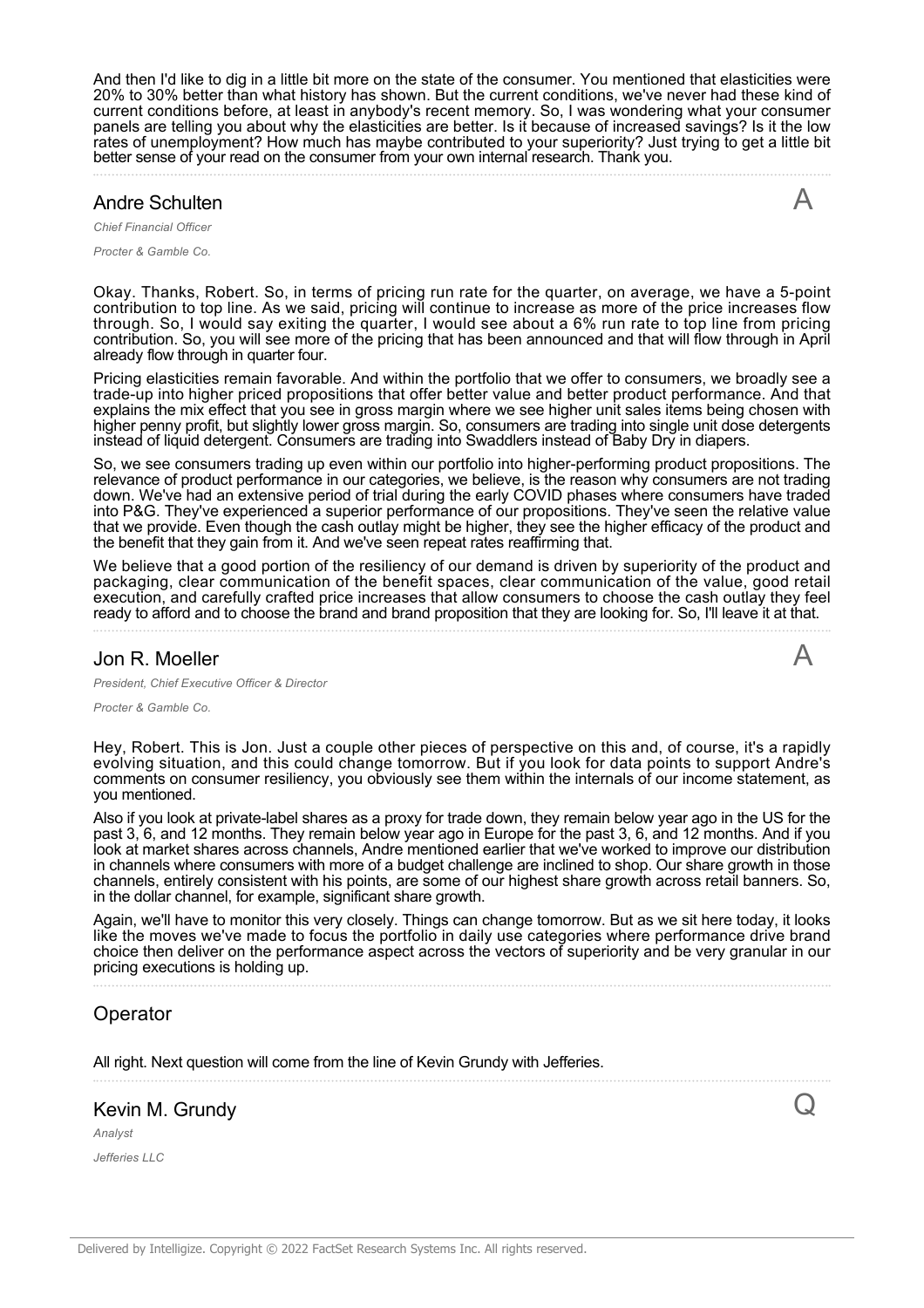Great. Thanks. Morning, everyone. My question relates to category growth rates, understanding the volatility of the environment. And I guess I'm coming at this from the angle, I'm trying to unpack the strength of the 10% organic sales growth in the quarter and just the areas of favorability versus your plan. We've covered a lot of this. Demand elasticity clearly better. Trade up remains favorable despite the environment.

You continue to gain market share, which is great, up 50 basis points globally, though, I'm less certain that degree of market share gain would be very different than your plan. And then we haven't touched on this on the call. I'm not sure maybe there is some degree of inventory rebalancing with the trade because demand has outstripped supply in recent quarters.

So, where I'm going with this, and understanding the volatility of the environment, has there been any material change in your view for the categories as you look across your geographies and you look across the categories that you participate in – and we're thinking about our forecast going forward, any material change to category growth rates based on what you're currently seeing? So, your comments there would be helpful. Thank you.

#### Andre Schulten

A

 $\boldsymbol{\mathsf{A}}$ 

Q

*Chief Financial Officer*

*Procter & Gamble Co.*

Morning, Kevin. Thank you. So, category growth rates are holding up well. Fiscal year to date, global category growth in the categories we compete in is 5%. We expect that to continue at around 5%. Category growth in Focus Markets is 5%. Category growth in Enterprise Markets is 7%. So, it's a strong 5% on a global level. It's fairly consistent. Enterprise Markets have been growing past 3, 6, and 12 at 7%. Focus Markets have gone between 4% and 5% over the past 3, 6, and 12 months. So, if anything, in the most recent reading, we've seen strengthening of category growth.

We're also pleased with the fact that we see P&G leading and disproportionately contributing to category growth in most of the markets we're competing in, via innovation and via leading innovation and thereby driving category growth and participating in that category growth via share growth. So, overall, we feel good about the level of category growth, we're seeing slight acceleration across the periods, P&G contributing via our strategy of driving market growth via superiority investment and innovation. And that certainly is benefiting our growth and is in line with our growth model we want to drive because it's the only way to sustainably grow at these levels by driving market growth and then participating in that growth via share growth.

#### Jon R. Moeller

*President, Chief Executive Officer & Director*

*Procter & Gamble Co.*

Yeah. Market growth is something that doesn't happen to us. We need to positively impact it ourselves, which is exactly what Andre just said. And that's what we're trying to do through our strategy. I would also say, Kevin, that if you look at the last quarter, there are several negatives within the quarter from a top line standpoint, several challenges that we've been working against. We've talked about China, our second largest market, down mid-singles. We've talked about the unfortunate situation in Russia and the Ukraine.

One thing we haven't talked about, except indirectly, is that we're still racing to catch up with demand in our largest market, the US. But we're not fully supplying the market's demand. And all of those, hopefully, over time, or some of them at least, offer even additional upside as they reverse themselves.

# Operator

Your next question comes from the line of Olivia Tong with Raymond James.

#### Olivia Tong

*Analyst*

*Raymond James Financial, Inc. (Broker)*

Great. Thank you. Just a little bit of a follow-up there. Could you just talk a little bit about where the supply constraints are most acute and where you're starting to see potentially some more capacity coming back across your category, particularly amongst private label players? You mentioned pricing in Feminine Care, Home Care, Oral Care. Can you talk a little bit about your decision tree as you consider future rounds of price increases and what categories you could potentially – how you think about what categories you could potentially move on further? Thank you.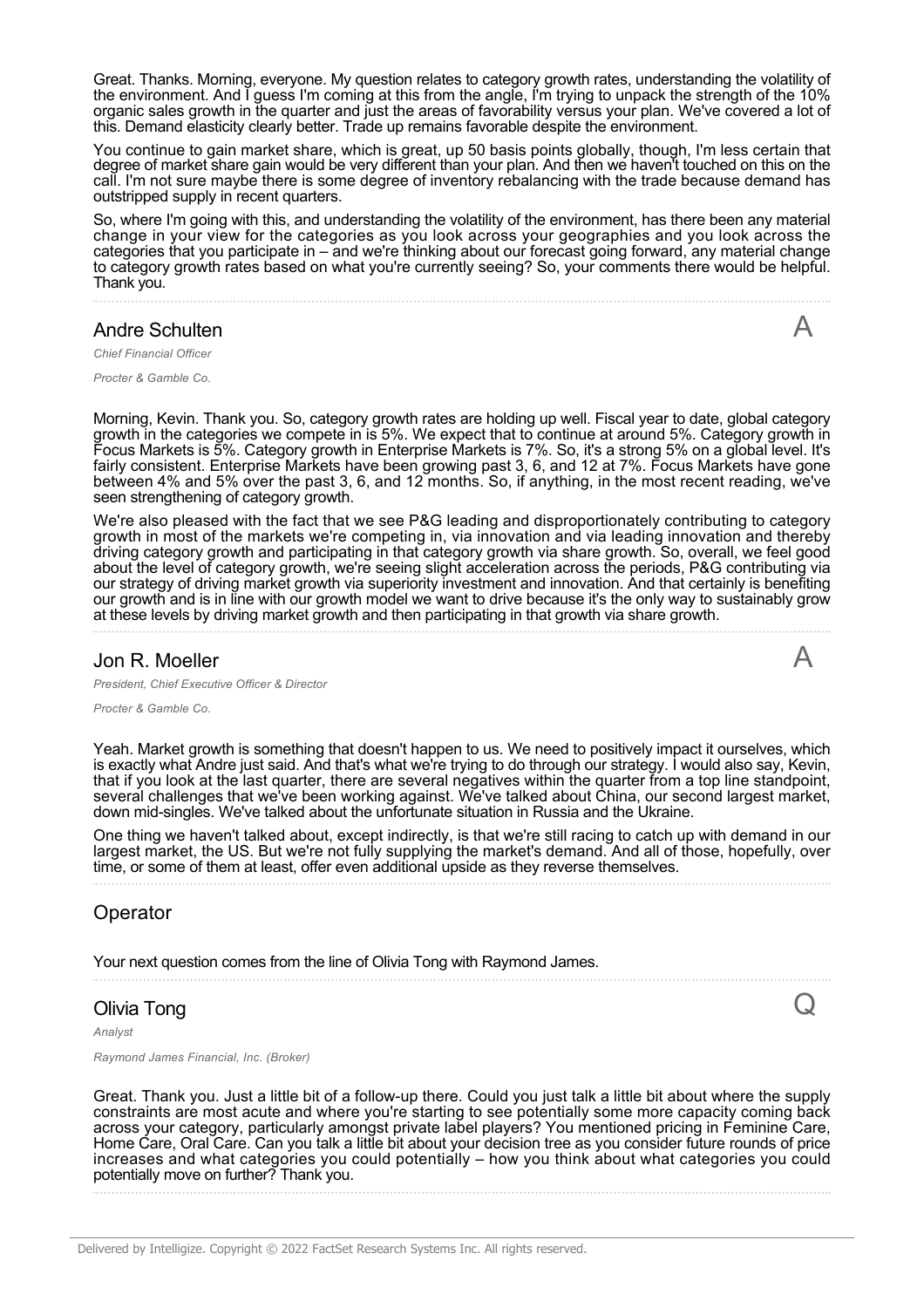#### Andre Schulten

*Chief Financial Officer*

*Procter & Gamble Co.*

All right. Morning, Olivia. Maybe to start at the global level, supply constraints are omnipresent in every potential bucket that you can think through. Being able to source raw and pack materials is still difficult in sufficient quantities. Getting raw and pack materials to the places we need to get them to continues to be costly and highly volatile. Labor availability is certainly a stretch, not for P&G directly, but more for our supplier base. And then getting finished product out to our retailers by being able to actually ship with the truck availability in the US, for example, is difficult. So, it's across all aspects of the supply chain.

We are making progress. Our on-shelf availability continues to be stable at around 93%, 94%, even as we grow at these levels that we are happy to report we're growing at in Q3 and fiscal year to date. We have more and more categories coming off managed supply in the US over the next two months. So, we are carefully working with our retail partners to ensure that we do this in the right way to ensure best service and best onshelf availability with our retail partners, and we're making progress.

The most investment in terms of capacity will be in our North America and European markets to ensure that we have sufficient capacity to keep up with the increased demand we've seen. Those investments will take hold over the next two years. But we expect to be in a better situation over the next, call it, three to six months specifically in the US moving out of managed supply.

To your second part of the question on pricing, there is no formula-based approach to pricing in any of these categories. So, we're carefully watching, number one, consumer behavior and the strength of our superiority relative to the market. We are looking at the cost pressures and cost headwinds that we are seeing. And you will have noticed that in our paper categories in Fem Care, in Baby Care, in Family Care, and in our Fabric & Home Care categories, that's where we see the biggest impact from commodity cost increases, transportation/warehouse, but also foreign exchange impacts.

So, the impacts are bigger. There is superiority, and then it becomes a matter of do we have the right innovation available, or do we feel that it is right at this point in time to recover via pricing versus leveraging productivity and the balance between those three elements, as we've talked before. So, I wouldn't say there's any formulaic approach, but certainly Fabric & Home Care and the paper categories are most exposed to the cost pressures. So, the combination of all three elements needs to play out more aggressively in those categories than maybe in some others.

Jon, anything you want to add?

#### Jon R. Moeller

*President, Chief Executive Officer & Director*

*Procter & Gamble Co.*

No. I think you've covered it. And, Olivia, first of all, it's great to hear your voice again. And obviously, we can't provide any more granularity than Andre already has in terms of where future price increases would occur. That's not something that's legally permissible.

#### Operator

Your next question will come from the line of Wendy Nicholson with Citi.

#### Wendy C. Nicholson

*Analyst*

*Citigroup Global Markets Inc. (Broker)*

I guess, not to beat a dead horse, but just to follow up on that point, as you think about the priority for the P&L, in those categories, I mean I look at paper, I look at laundry or fabric, those are categories where there is, just to start with, maybe more competition, maybe less brand loyalty, maybe a little bit more private label, just to start with, even though private label may not be gaining share yet. And so, I'm wondering if your priority is to offset commodity headwinds as much as you possibly can to preserve gross margin, or is it to preserve market share at this point?

And then relatedly, you haven't really talked that much about currency and what you're doing in some of the bigger emerging markets, not even just emerging markets, but Japan, for example, where currency is a significant headwind. Are you adopting a different stance with regard to taking prices to offset currency headwinds? And are you seeing any differences in elasticity maybe in some of those emerging markets? Thanks so much.

Delivered by Intelligize. Copyright © 2022 FactSet Research Systems Inc. All rights reserved.

A

 $\bigcup$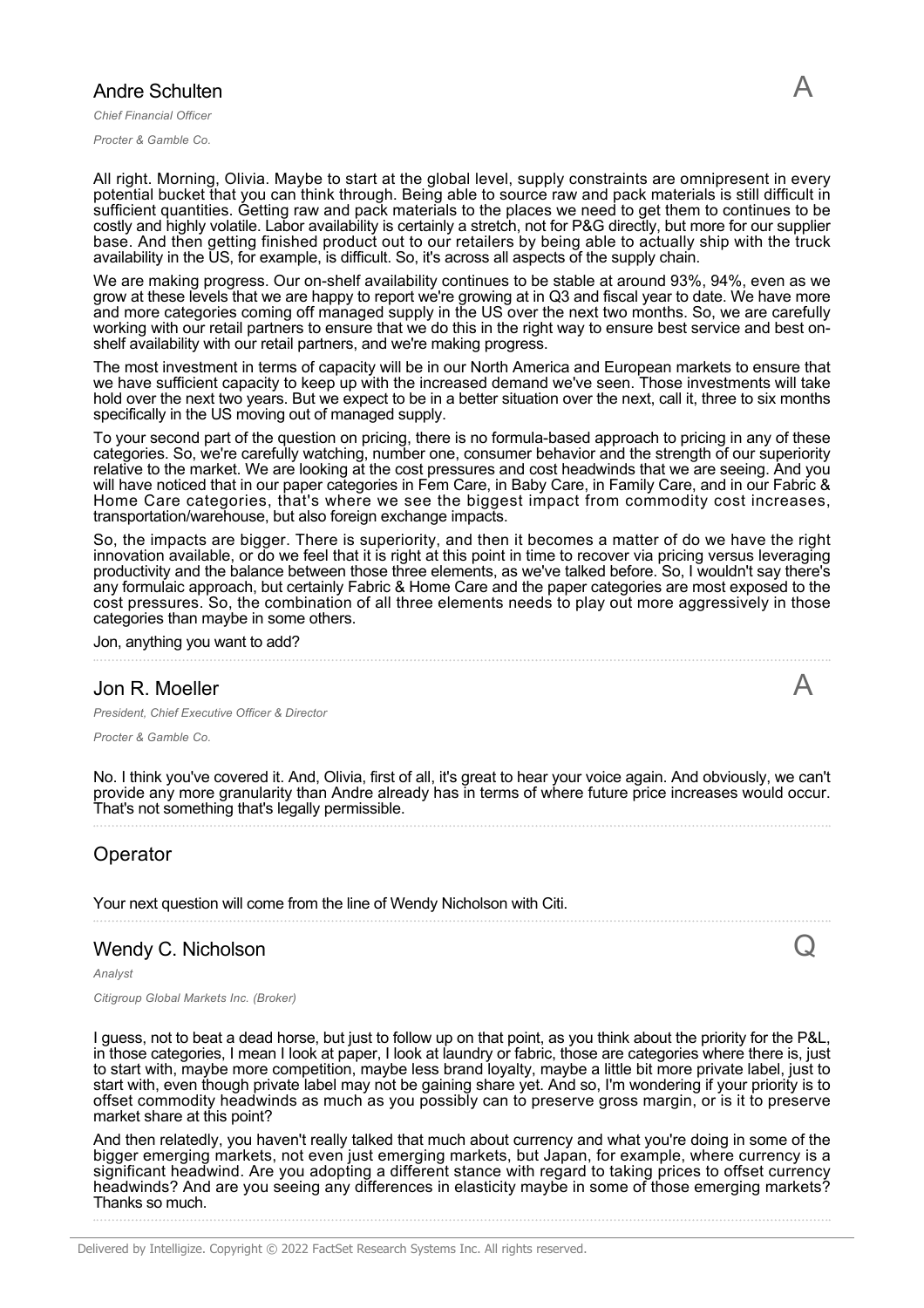#### Andre Schulten

*Chief Financial Officer*

*Procter & Gamble Co.*

Okay. In terms of priority, our priority remains a reasonable recovery time on the dollar impact of commodities, foreign exchange, and T&W headwinds across all categories. We will do this in a way that provides value to the consumer, provides a superior proposition to the consumer by combining it with innovation.

There is no timeline for us that forces us to recover gross margin over a certain period of time. We want to return to margin expansion, and we will. Our balanced growth model requires us to drive top line, bottom line, but also reasonable margin expansion. So, there is continued commitment to return to that point, but we will do it in a way that provides the right value to the consumer in every brand, in every market, at any given point in time, so we can serve consumers in the best way possible and maintain business momentum.

To your second question on foreign exchange rate pricing, across markets, foreign exchange rate pricing is a reality we're dealing with every day. We've been dealing with for years. Nothing different to report in terms of elasticities. It's being executed, in some markets more pronounced. You've seen us taking significant price increases, for example, in Turkey, significant price increases in Argentina. So, those are being executed. The organizations know very well how to do those, and they are baked in our forecast and guidance.

#### Jon R. Moeller

*President, Chief Executive Officer & Director*

*Procter & Gamble Co.*

So, just one other point, Wendy. The question that you asked is the question that we get asked by the organization every day, which is, which of these matters most? Essentially top line and continued share progression or bottom line and earnings recovery. And the answer always is both. It's Andre's balance point. We need to do both, or we get out of balance and the wheels come off. So, we need to continue and will continue to invest in top line momentum as we recover the commodity costs through a combination of pricing, productivity, et cetera. So, it's both.

#### Operator

All right. The next question comes from the line of Nik Modi with RBC Capital Markets.

#### Nik H. Modi

*Analyst*

*RBC Capital Markets LLC*

Yeah. Thank you. Good morning, everyone. I wanted to ask a different slant to the premiumization and trade down question. Not necessarily on trade down, but just slowing momentum of premiumization, because during the pandemic, you had a lot of low-income consumers with all that extra stimulus money engaging more in premium price tiers. So, I was just curious on your observations on that and kind of how do you think that's going to manifest in terms of that particular income strata and how they're behaving with food and gas inflation the way it is. Thank you.

#### Andre Schulten

*Chief Financial Officer*

*Procter & Gamble Co.*

Yeah. Morning, Nik. Look, we're not seeing it. We've seen consumers trade into P&G brands and trade up within the P&G brand portfolio throughout the pandemic. Every quarter this fiscal year, we've seen consumers continue to trade up within the P&G brand portfolio into higher premium propositions across most categories. That's the mix effect you've seen on the gross margin and the positive mix effect on sales. So, we continue to see consumers stay within the P&G portfolio and many consumers actually trading up within the P&G portfolio as they see the benefit of those higher premium propositions.

As we said before, we don't take that for granted. We don't assume that what we're seeing to date is necessarily an indication of what will happen in the future. We are very well aware that consumers might end up looking at budget constraints. Where we see, for example, private label losses reducing, we continue to see P&G growth. So, even private label coming back so far is not impacting P&G's ability to grow within those markets or within those market category combinations.

A

 $\cup$ 

 $\blacktriangle$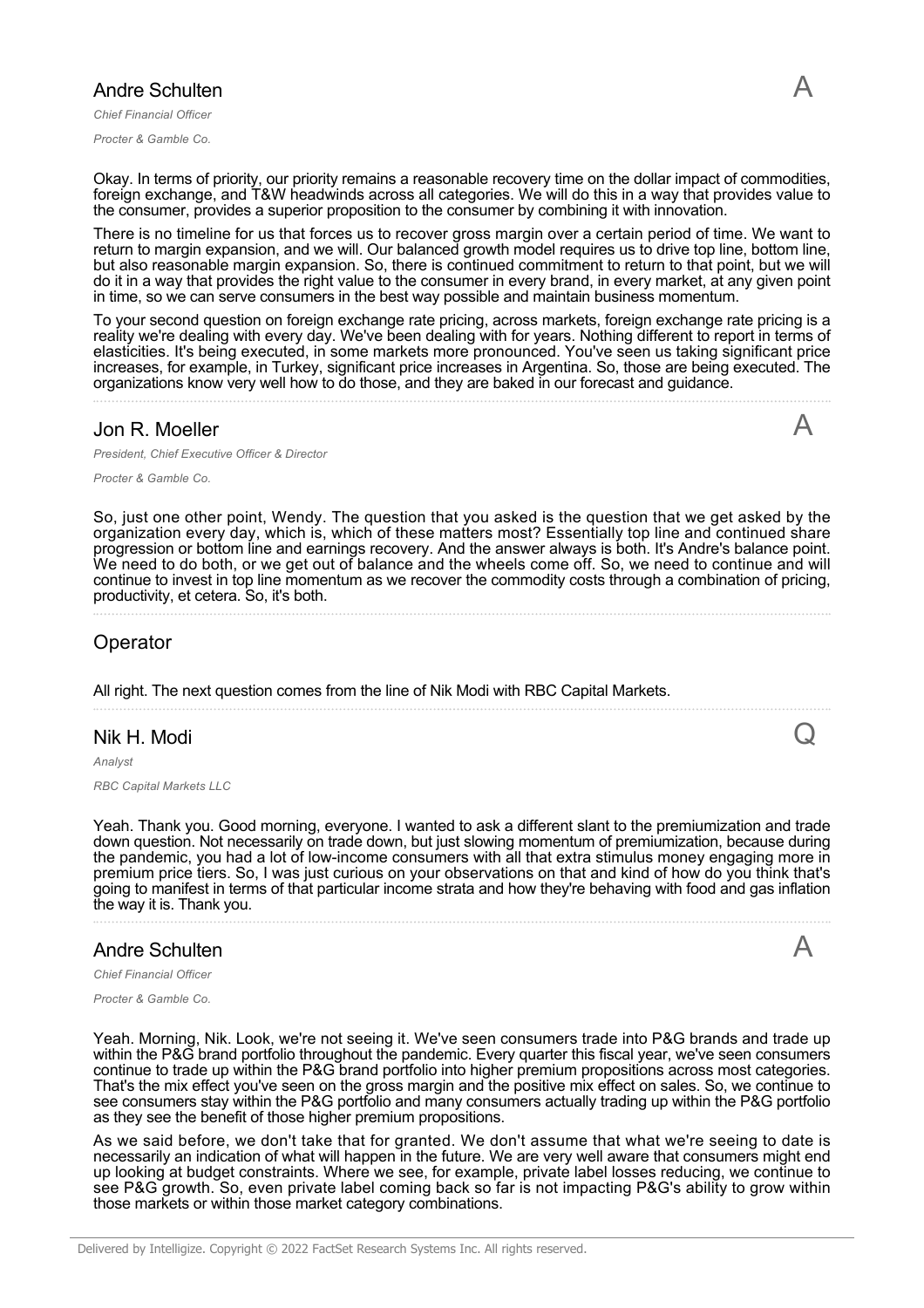Our best defense to serve the consumer in a more budget-constrained environment, other point we've talked through from the portfolio focus that we're operating to superiority to value claims, cash outlay choices, price ladder choices, distribution across our channels. So, I come back to those elements that we control that will serve us well, I believe, even for consumers that are more budget-constrained and looking for choices.

A

 $\boldsymbol{\mathsf{A}}$ 

#### Jon R. Moeller

*President, Chief Executive Officer & Director*

*Procter & Gamble Co.*

There are a lot of mileage benefits in some of the higher priced products that we need to proactively communicate, as Andre mentioned earlier. The assumption that just because something is higher priced, it costs me more per job is not a valid assumption. And we have to help people understand that.

# Operator

All right. Your next question will come from the line of Chris Carey with Wells Fargo Securities.

| Christopher M. Carey              |  |
|-----------------------------------|--|
| Analyst                           |  |
| <b>Wells Fargo Securities LLC</b> |  |
| Hi. Good morning.                 |  |
| <b>Andre Schulten</b>             |  |
| <b>Chief Financial Officer</b>    |  |
| Procter & Gamble Co.              |  |
| Morning, Chris.                   |  |
| Christopher M. Carey              |  |

*Analyst*

*Wells Fargo Securities LLC*

I wanted to ask a question about the Personal Health Care business. Organic growth over 30%, certainly impressive. I appreciate there's a dynamic here where there's some recovery from like basically a nonexisting cold/flu, but also conscious that this is one of those categories where you're particularly focused and there's been some innovation. I wonder if you can just comment on how much of the strength in the business was just recovery versus things you're doing a bit more offensively that have a bit more legs long term.

And just connected to that, fiscal Q4 implied organic sales guidance is for strength, but deceleration on a twoyear stack. And I wonder if you're baking in any normalization there or if there's other puts and takes that we should keep in mind. Thanks.

#### Andre Schulten

*Chief Financial Officer*

*Procter & Gamble Co.*

All right. Thanks, Chris. PHC had a fabulous quarter, as we point out. Part of that certainly is the stronger cold, cough, and flu season. It's 57% stronger in our estimation than last year's season, which was abnormally low driven by the mask mandates and everything else going on. A slightly stronger season than average by about 4%. But importantly, North America Vicks, for example, was able to outpace that season growth, plus 123% growth versus the season, which drove about 1.9 share points over the period. So, within respiratory, season recovery is certainly a big point, but Vicks growing ahead of the season recovery and building share.

The growth is also broader than just respiratory. Digestive organic sales are up mid-teens, and sleep is up nearly 30%. So, the breadth of the portfolio is performing even beyond just the season recovery. So, we continue to be very pleased with the results of the PHC portfolio and certainly see significant future runway there.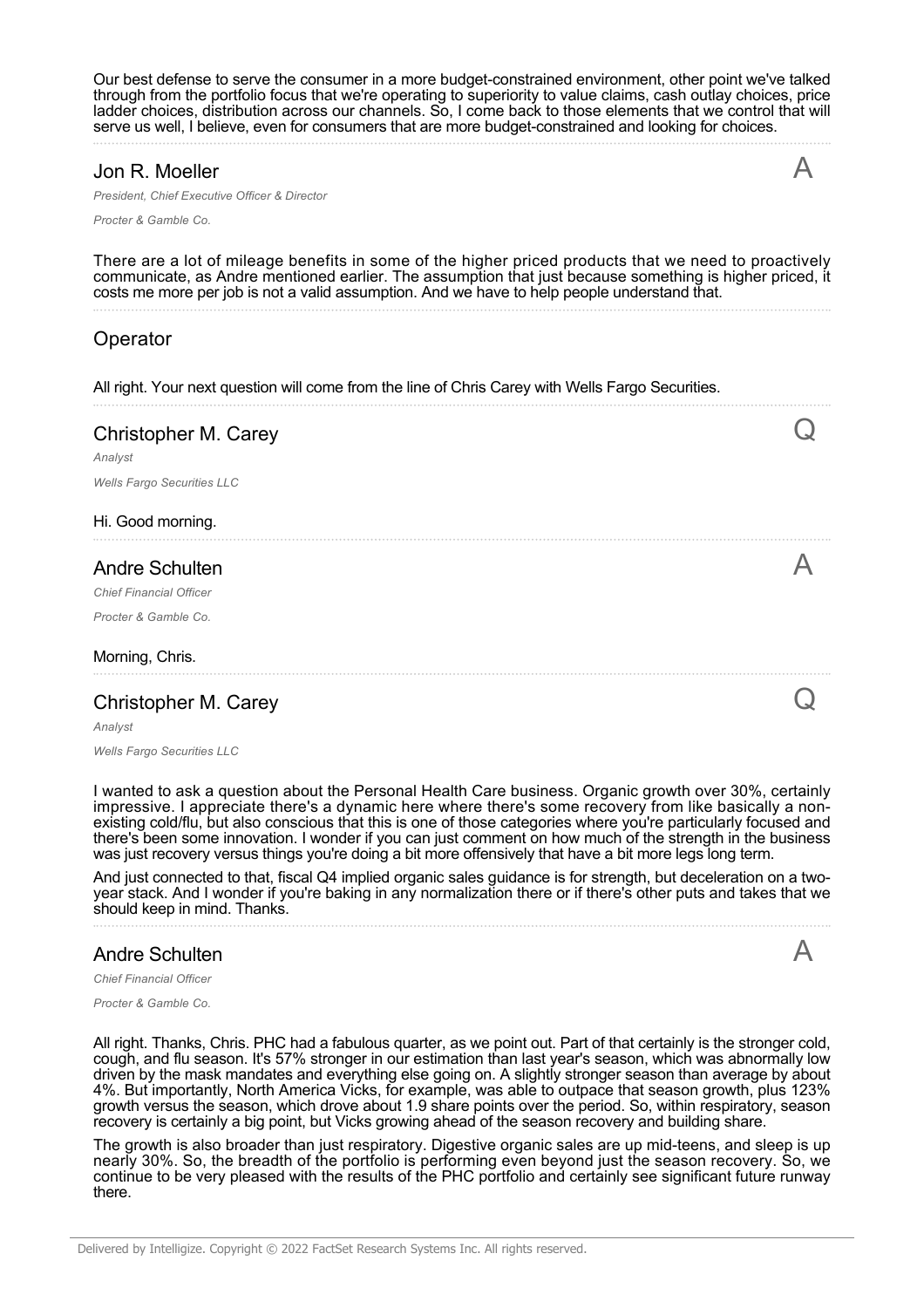# Operator

The next question will come from the line of Kaumil Gajrawala with Credit Suisse.

# Kaumil Gajrawala

*Analyst*

*Credit Suisse Securities (USA) LLC (Broker)*

Hi. I'd like to maybe just follow up on a comment from earlier on sequential gross margin improvement. Was that just a general comment on something that you expect over time, or were you kind of indicating that gross margins we see today are trough margins in 4Q and as we get into the beginning of the next fiscal year is when we'll start to see it?

 ${\bf Q}$ 

 $\bigwedge$ 

Q

Q

 $\bigwedge$ 

#### Andre Schulten

*Chief Financial Officer*

*Procter & Gamble Co.*

General comment over time, Kaumil. We're not forecasting gross margin or give gross margin guidance here, too many moving pieces. But over time, we remain committed to building gross margin as part of the balanced growth model.

#### Kaumil Gajrawala

*Analyst*

*Credit Suisse Securities (USA) LLC (Broker)*

#### Got it. Thank you.

#### Operator

The next question comes from the line of Mark Astrachan with Stifel.

#### Mark S. Astrachan

*Analyst*

*Stifel, Nicolaus & Co., Inc.*

Yeah. Thanks, and good morning, everybody. Wanted to ask specifically a bit more about Beauty, so volume is negative. I guess I'm curious, how much of it is category shift? It seems a bit away from Skin Care given pandemic effect there into some more discretionary categories. How much is market share challenges for SK-II around Asia and China specifically? And how do you think about how much of what I just said could be transitory versus needing more change from your standpoint to improve trends? Thank you.

#### Andre Schulten

*Chief Financial Office* 

*Procter & Gamble Co.*

Yeah. Thanks, Mark. We're very confident in the Beauty portfolio. If you look at the performance of this portfolio over the past five years, it's been just outstanding, right? The core portfolio has grown sales more than \$3 billion over the past five years. Profit's more than \$1 billion. Significant shareholder value creation and 26 quarters of uninterrupted growth. So, the core portfolio has been performing extremely well.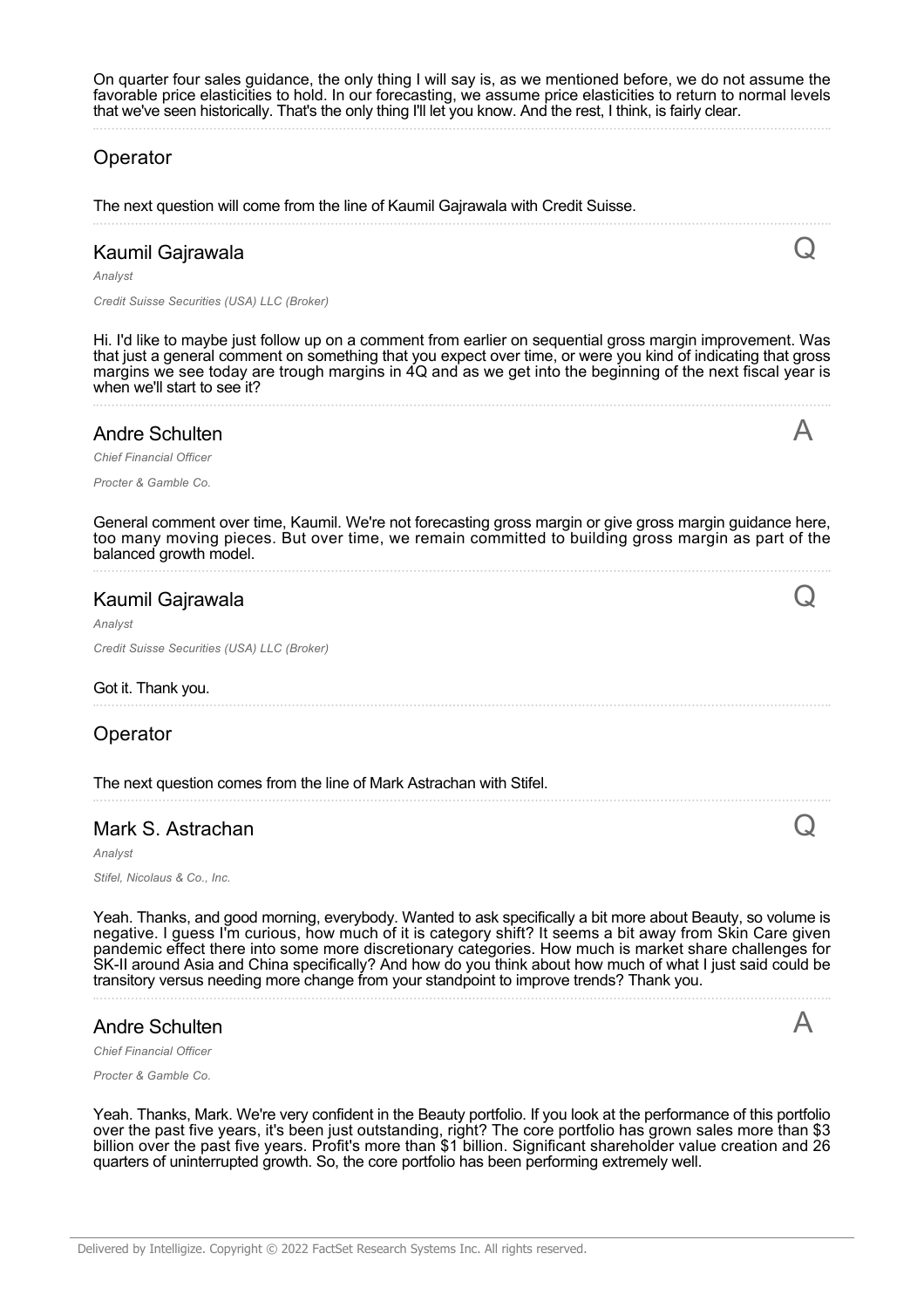And as you say, there are a number of headwinds that we see as temporary. China and the dynamics in China certainly being one of those significant dynamics, which is impacting the broader Hair Care and Skin Care portfolio, but also the broader impacts on SK-II as it comes to the travel retail shutdown during the COVID period and the impacts of China on the SK-II consumption with department stores being closed down and even some of the online business being hampered. So, there are a number of temporary effects that we see.

You have seen us announce a few portfolio additions, acquisitions over the past months that are focused on the premium and super-premium segment in the category. We believe that's a growth opportunity beyond the core portfolio in specialty channels. So, we've proven that strategy with previous acquisitions like First Aid Beauty. And so, we want to build out the portfolio in the premium and super-premium segment in addition to restrengthening the core.

So, there's certainly work to do to address the opportunities in China. On the core business, rebuild strength and momentum on SK-II and further help our business to serve premium and super-premium consumers and specialty channels in the US and outside the US. But we're very confident in the core focused portfolio and some targeted additions via acquisition that we tucked in, which set us up well for future growth in the Beauty category.

# **Operator**

The next question comes from the line of Peter Grom with UBS.

# Peter Grom

*Analyst*

*UBS Securities LLC*

Hey. Good morning, everyone. So, in the release, there were a few comments around lapping pandemicrelated consumption. And I think you called out appliances and cleaning specifically. I just would be curious, when you look at performance in those categories, how does the recent performance compare versus your expectations? I guess what I'm trying to understand is, are you seeing a normalization that is in line with your expectations in some of those categories that saw significant growth over the past couple of years? Or has demand held up better or been worse than you would have anticipated?

 $\bm{\mathsf{Q}}$ 

 $\boldsymbol{\mathsf{A}}$ 

#### Andre Schulten

*Chief Financial Officer*

*Procter & Gamble Co.*

Yeah. I can start, Peter, and then maybe Jon wants to add a few points here. But overall consumption is holding up, as I mentioned. Market growth 5% in Focus Markets, 7% in Enterprise Markets. That's certainly an indication that overall consumption in our categories is holding up well.

There are some natural – not natural, but logical switches. So, when we think about, for example, our Grooming business, the appliances business has experienced significant growth during the pandemic as more and more jobs that were done in salons and barbershops moved in-house. So, folks – people bought these appliances, experienced the fact that they can do the job themselves, and they continue to do so. But once that need is satisfied, appliances sees a decline versus that peak in terms of incremental job growth and incremental overall growth.

At the same time, there's a natural hedge within the Grooming portfolio. So, blades and razors were under pressure as more people worked from home and stayed at home. With reopening, that part of the category resumed growth. So, there's a hedge component within Grooming, for example.

Within anything that is health and hygiene related, I think consumers continue to put more emphasis on jobs to be done. They spent more time at home, so we continue to see our categories to benefit from both effects. Paper towel consumption continues to be increased by more than 10%. We'll see where bath tissue ends up once supply is unconstrained, but more time at home certainly would speak to more in-home consumption versus away-from-home consumption.

The only part where we saw a little bit of a decline was anything that has to do with household – surface disinfection, surface cleaning. That's a relatively smaller part of our portfolio. But as consumers get more used to the right balance there, we saw a little bit of a decline. But overall, all categories still benefiting from more time at home and higher focus on health and hygiene, and certainly Beauty and Personal Care related categories benefiting from reopening.

# **Operator**

Your next question comes from the line of Andrea Teixeira with JPMorgan.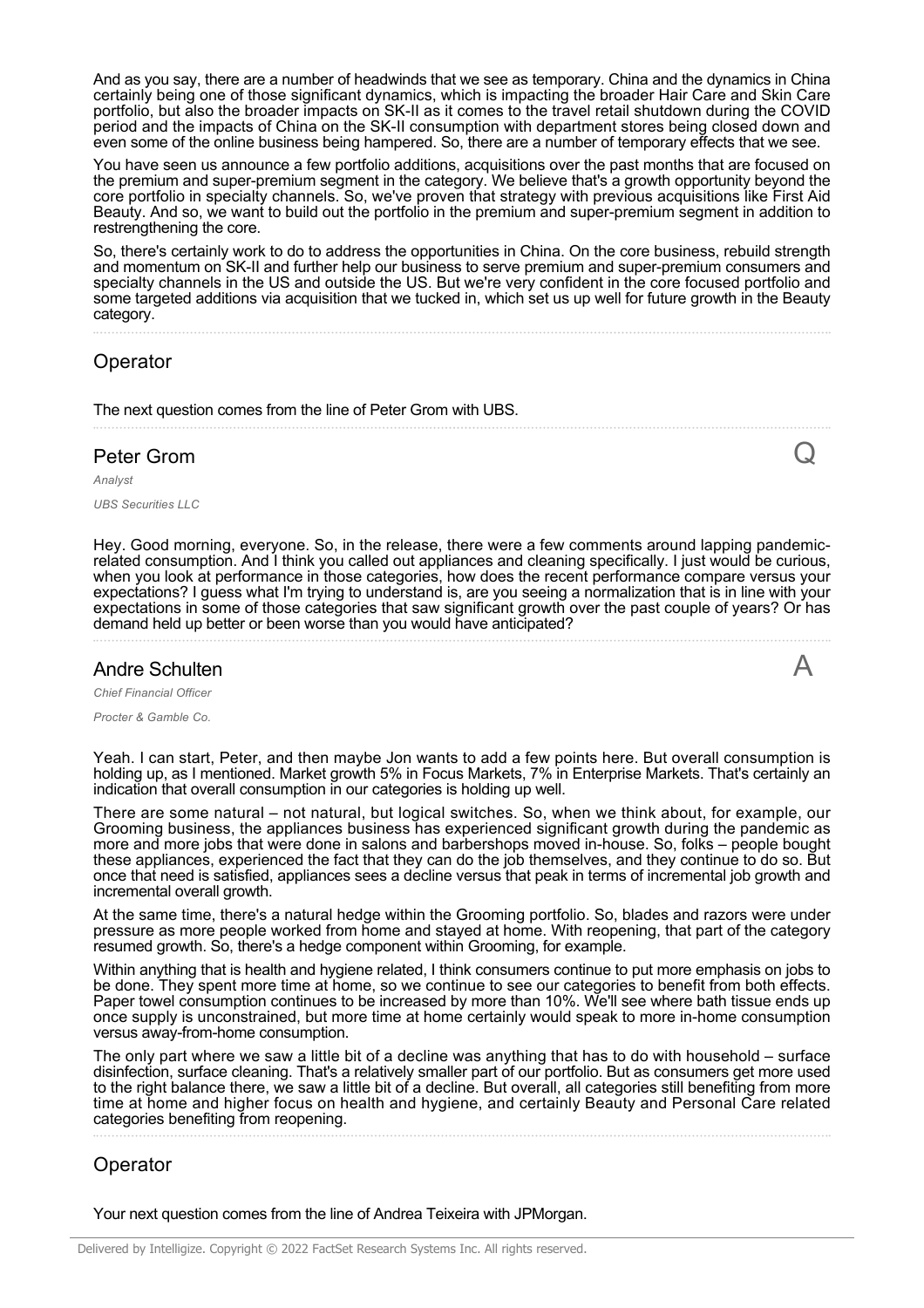# Andrea F. Teixeira

*Analyst*

*JPMorgan Securities LLC*

Thank you. I was hoping if you can please comment on the Baby, Fem Care, and Family Care. Seems that you continue to regain share in the US and also potentially in China despite the challenges there. And similar to this question, you had an impressive growth in the cold and flu brand franchises, but you started to lap those comps there. So, do you think the growth is still sustainable with the innovation you've made in other franchises in healthcare? Thank you.

#### Andre Schulten

*Chief Financial Officer*

*Procter & Gamble Co.*

Yeah. Thanks, Andrea. So, Baby Care share is improving significantly in Europe and in North America, driven by major innovation that was launched in the market, both in Europe and in North America. We will continue to build on that share momentum. We will continue to drive superiority via incremental innovation, investment in brand communication, go-to-market execution.

We've also been able to enter some new parts and grow some new segments within the Baby Care category. When you think about Ninjamas launches, for example, in North America, that's a category that has been relatively quiet. It serves children between 5 and 12 with overnight bed-wetting issues. And reentering that category with a creative and relevant proposition allowed us to grow the category mid-teens and, at the same time, build an 8% to 9% share position within the category.

We continue to build share in pants. Pants is a trade-up category in Europe and an opportunity in North America. That allows us to grow our position as well. So, broad innovation in terms of true product innovation, but also new jobs to be done and communication.

Fem Care, we are seeing big success in both adult incontinence, but also in the most premium propositions in Fem Care. The biggest growth, for example, in Fem Care pads in North America is driven by Infinity, our most premium proposition, which is a unique proposition from P&G, foam-based pad delivering superior comfort and absorbency. Again, same formula, significantly innovating in relevant ways for the consumer, investment in communication, retail execution allows us to drive overall market growth and share growth.

On cold and flu, I don't have much more to add, Andrea, versus what we said before. We are growing ahead of the segment in terms of respiratory with strong innovation in Vicks. And we are growing the balance of the portfolio in terms of absolute sales growth and share growth, be it sleep or digestive. So, overall, we feel there's significant runway left on our PHC portfolio, and it's playing out in the market.

# Operator

And your final question will come from the line of Jonathan Feeney with Consumer Edge.

#### Jonathan Feeney

#### *Analyst*

*Consumer Edge Research LLC*

Thanks very much. I give you a lot of credit. I mean, there hasn't been a lot of discussion about retailer pushback to pricing, and maybe that's just because the results are good overall. But just looking at the US market, why is it that your relationships with retailers seem so good that elasticities are better? It's really a consumer-level discussion. And do you expect that to continue? Can you give me any color around why that particular – is it maybe just simply that they're short product and there's more demand versus supply, so you're kind of in the driver's seat? What allowed this pretty good – series of very good relationships to emerge? And how sustainable do you think that proves if we need another round of significant pricing second half of the year? Thanks.

#### Andre Schulten

*Chief Financial Officer*

*Procter & Gamble Co.*

Q

A

Q

A